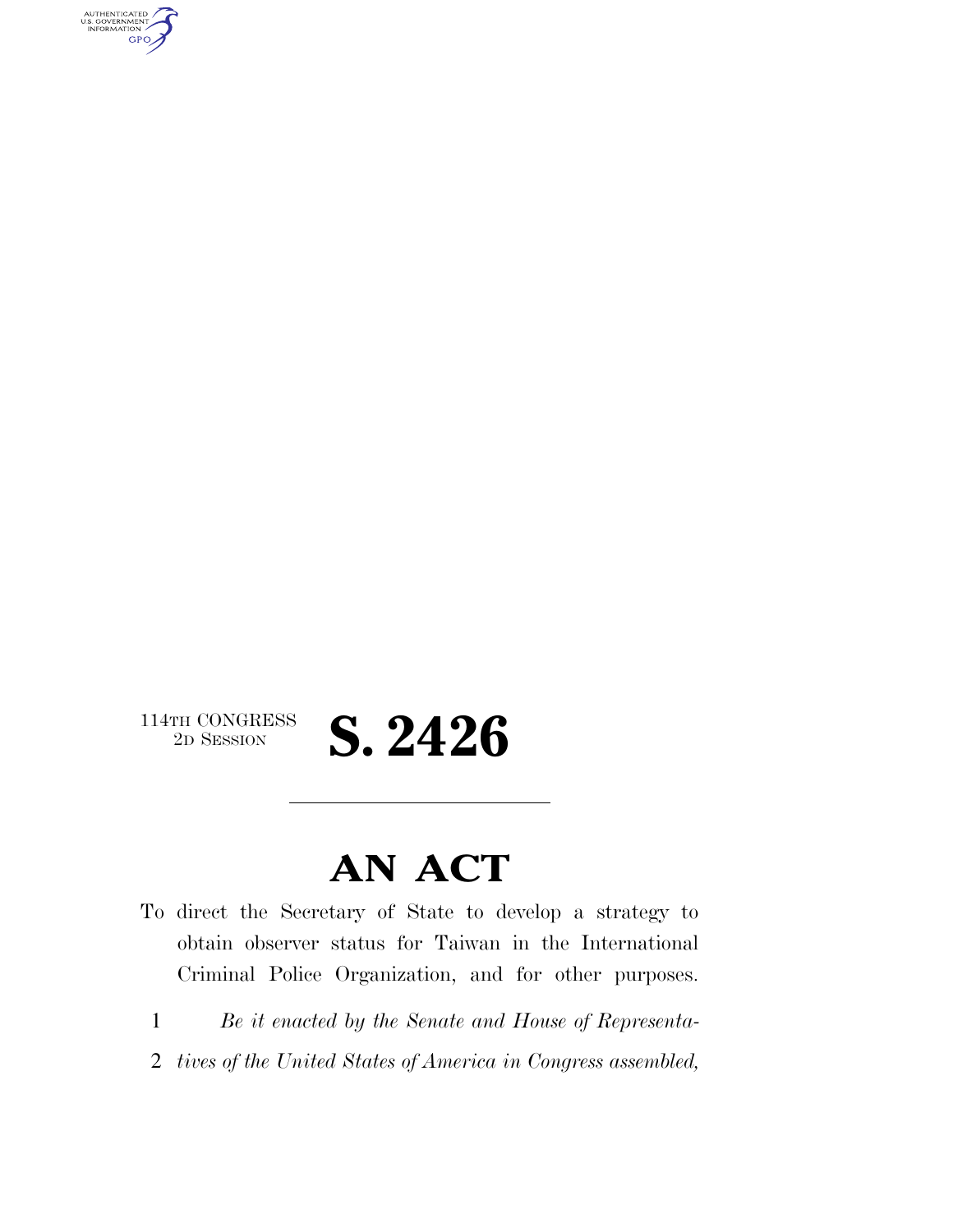|                       | 1 SECTION 1. PARTICIPATION OF TAIWAN IN THE INTER-                 |
|-----------------------|--------------------------------------------------------------------|
| $\mathcal{D}_{\cdot}$ | NATIONAL CRIMINAL POLICE ORGANIZA-                                 |
| 3                     | TION.                                                              |
|                       | (a) FINDINGS.—Congress makes the following find-<br>$\overline{4}$ |

ings:

 (1) Safety, security and peace is important to every citizen of the world, and shared information ensuring wide assistance among police authorities of nations for expeditious dissemination of information regarding criminal activities greatly assists in these efforts.

 (2) Direct and unobstructed participation in the International Criminal Police Organization (INTERPOL) is beneficial for all nations and their police authorities. Internationally shared information with authorized police authorities is vital to peace-keeping efforts.

 (3) With a history dating back to 1914, the role of INTERPOL is defined in its constitution: ''To ensure and promote the widest possible mutual as- sistance between all criminal police authorities with- in the limits of the laws existing in the different countries and in the spirit of the Universal Declara-tion of Human Rights.''.

 (4) Ongoing international threats, including international networks of terrorism, show the ongo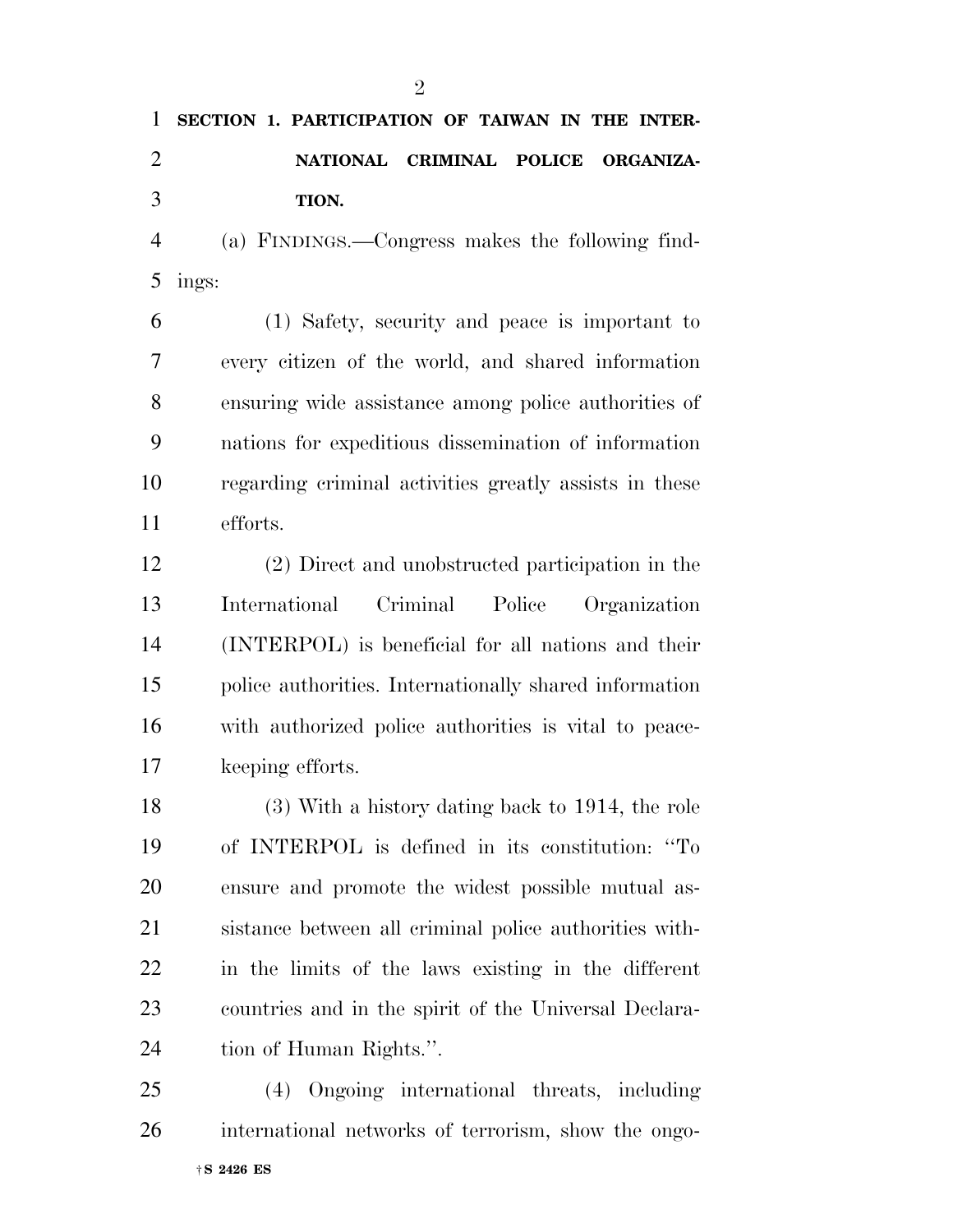ing necessity to be ever inclusive of nations willing to work together to combat criminal activity. The ability of police authorities to coordinate, preempt, and act swiftly and in unison is an essential element of crisis prevention and response.

 (5) Taiwan maintained full membership in INTERPOL starting in 1964 through its National Police Administration but was ejected in 1984 when the People's Republic of China (PRC) applied for membership.

 (6) Nonmembership prevents Taiwan from gaining access to INTERPOL's I–24/7 global police communications system, which provides real-time in- formation on criminals and global criminal activities. Taiwan is relegated to second-hand information from friendly nations, including the United States.

 (7) Taiwan is unable to swiftly share informa- tion on criminals and suspicious activity with the international community, leaving a huge void in the global crime-fighting efforts and leaving the entire world at risk.

 (8) The United States, in the 1994 Taiwan Pol- icy Review, declared its intention to support Tai-wan's participation in appropriate international or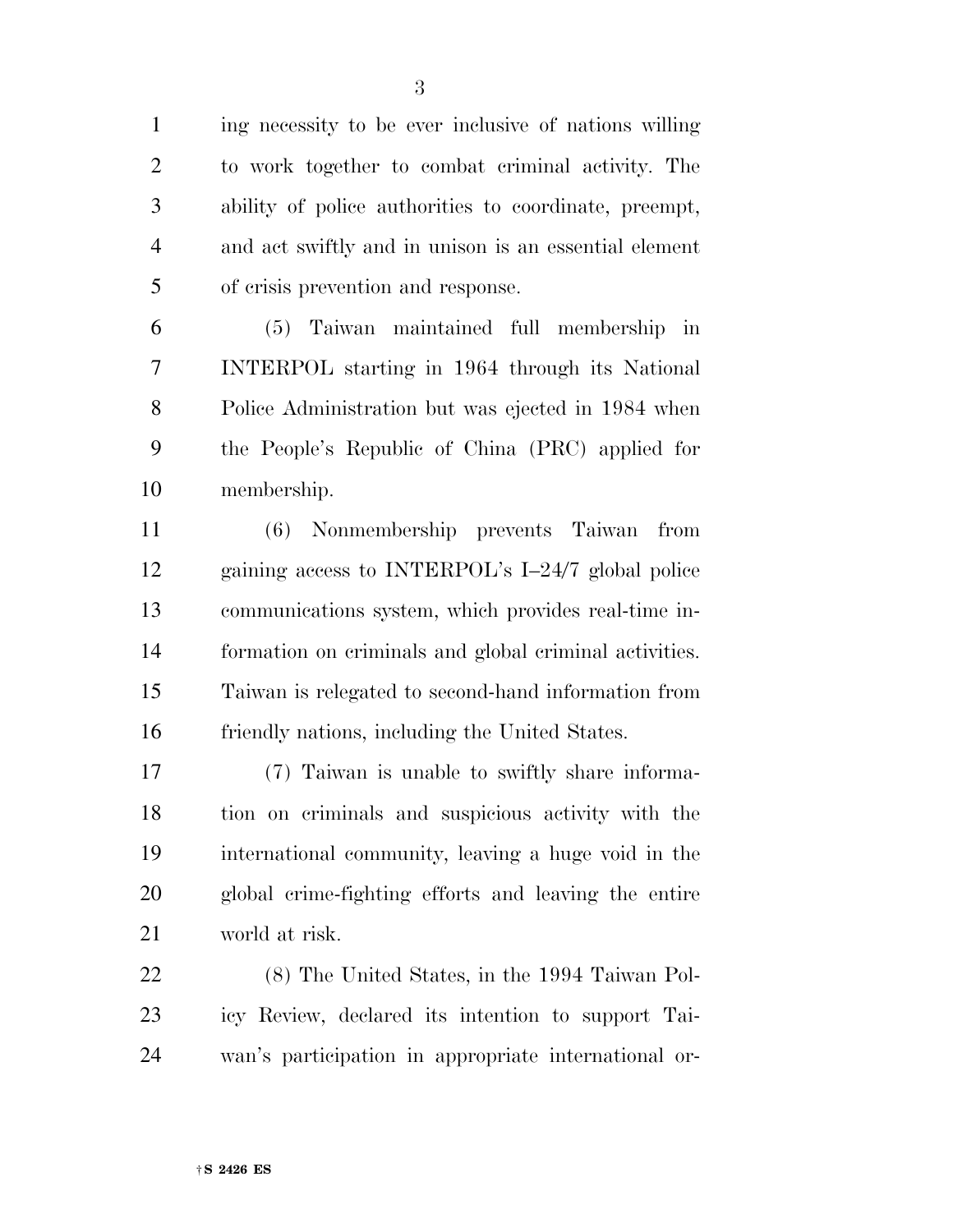ganizations and has consistently reiterated that sup-port.

 (9) Following the enactment of Public Law 108–235, a law authorizing the Secretary of State to initiate and implement a plan to endorse and obtain observer status for Taiwan at the annual summit of the World Health Assembly and subsequent advo- cacy by the United States, Taiwan was granted ob- server status to the World Health Assembly for six consecutive years since 2009. Both prior to and in its capacity as an observer, Taiwan has contributed significantly to the international community's collec- tive efforts in pandemic control, monitoring, early warning, and other related matters.

 (10) INTERPOL's constitution allows for ob- servers at its meetings by ''police bodies which are not members of the Organization''.

 (b) TAIWAN'S PARTICIPATION IN INTERPOL.—The Secretary of State shall—

 (1) develop a strategy to obtain observer status for Taiwan in INTERPOL and at other related meetings, activities, and mechanisms thereafter; and (2) instruct INTERPOL Washington to offi- cially request observer status for Taiwan in INTERPOL and to actively urge INTERPOL mem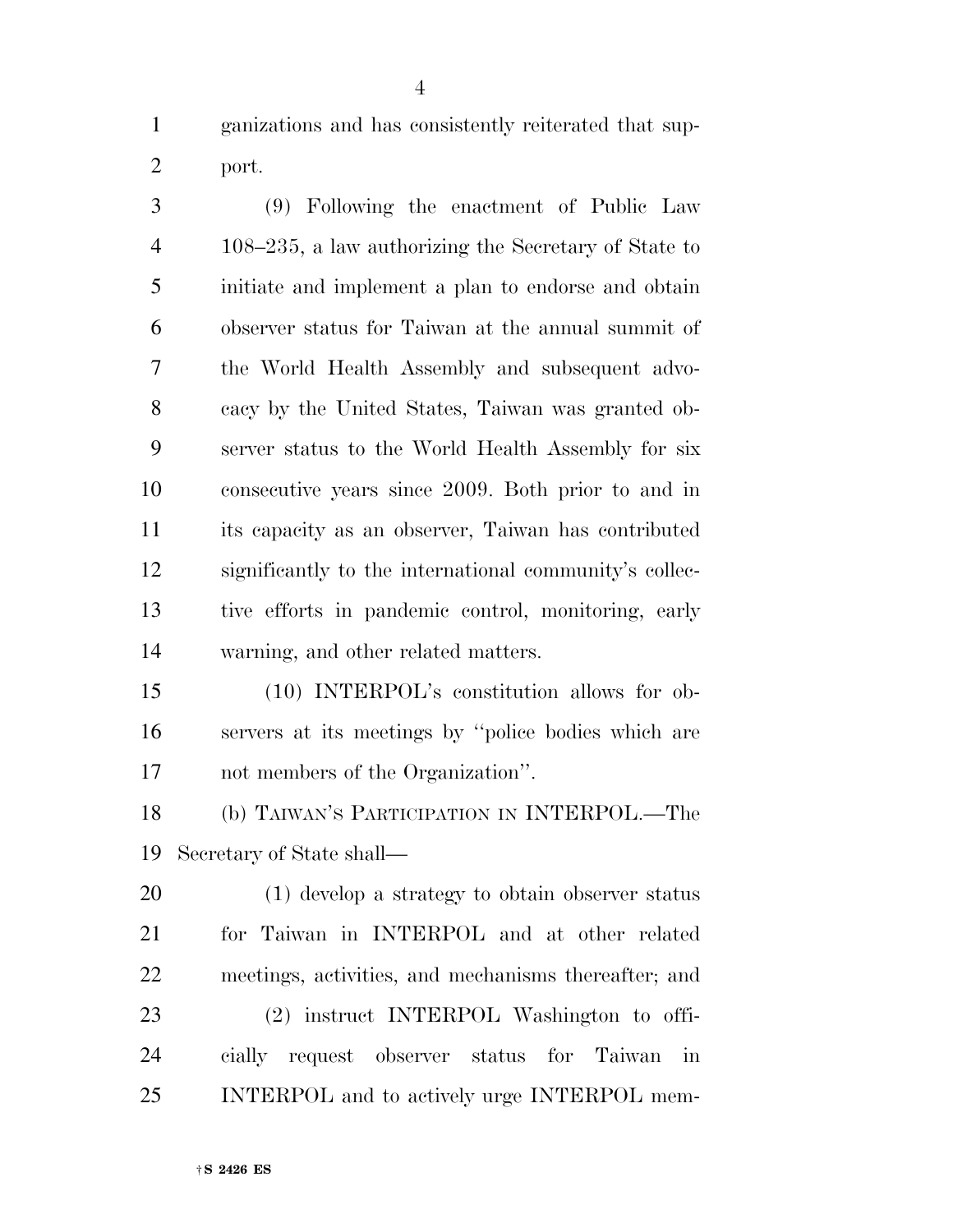ber states to support such observer status and par-ticipation for Taiwan.

 (c) REPORT CONCERNING OBSERVER STATUS FOR TAIWAN IN INTERPOL.—Not later than 90 days after the date of the enactment of this Act, the Secretary shall transmit to Congress a report, in unclassified form, de- scribing the United States strategy to endorse and obtain observer status for Taiwan in appropriate international or- ganizations, including INTERPOL, and at other related meetings, activities, and mechanisms thereafter. The re-port shall include the following:

 (1) A description of the efforts the Secretary has made to encourage member states to promote Taiwan's bid to obtain observer status in appro- priate international organizations, including INTERPOL.

 (2) A description of the actions the Secretary will take to endorse and obtain observer status for Taiwan in appropriate international organizations,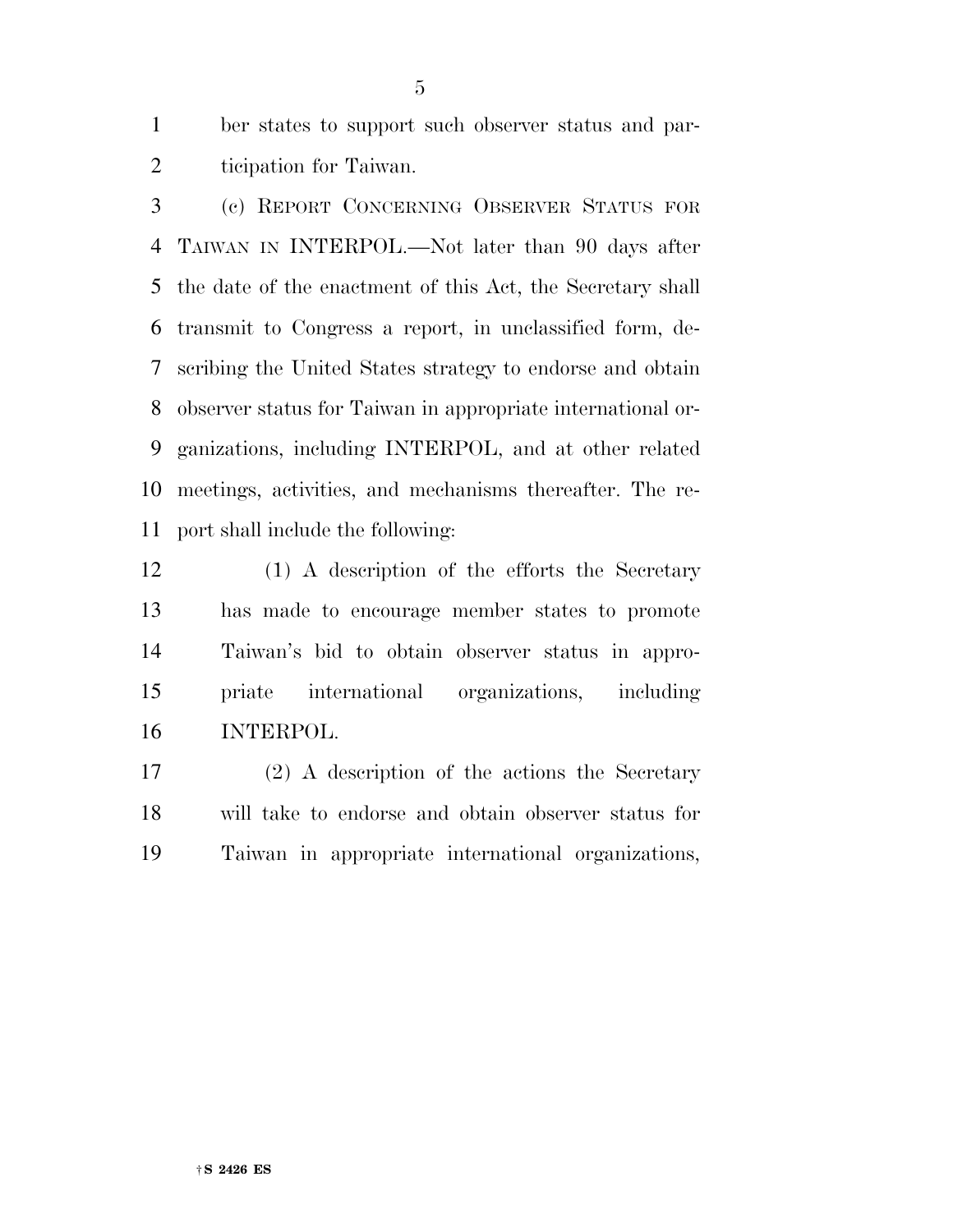- 1 including INTERPOL, and at other related meet-
- 2 ings, activities, and mechanisms thereafter. Passed the Senate March 8, 2016.

Attest:

*Secretary.*